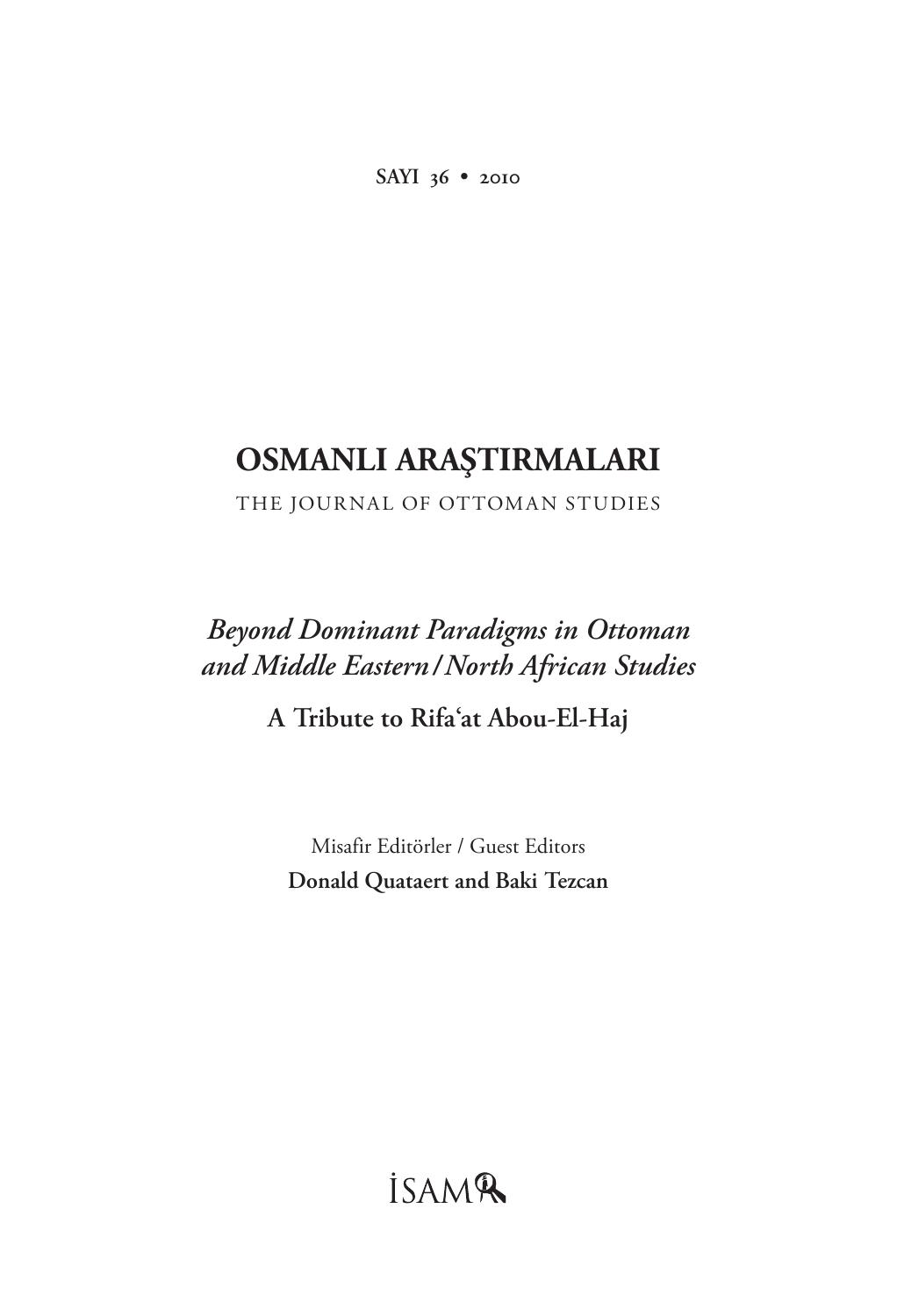## **Post-Orientalism and Colonialism: A Critical Mapping of Maghribi Studies**   $(195I - 2000)^*$

*Ali Abdullatif Ahmida*\*\*

*It should be known that the differences of conditions among people are the result of different ways in which they make their living.*

> Ibn Khaldun, a fourteenth century North African historian

*It is now possible for some to combine fundamental social criticism with a defense of non-modern cultures and traditions. It is possible to speak of the plurality of critical traditions and of human rationality. At long last we seem to have recognized that neither is Descartes the last word on reason, nor is Marx that on the critical spirit.*

Ashis Nandy<sup>1</sup>

<sup>\*</sup> This is an updated and revised version of an article published in Third World Quarterly 30 (2009): 1227-36. I want to thank Ashley Bergquist and Joe Bussiere, my political science students at the University of New England, for their help in finding major references on the field of North African Studies.

<sup>\*\*</sup> University of New England

<sup>1</sup> Ashis Nandy, *The Intimate Enemy: Loss and Recovery of Self under Colonialism* (Oxford: Oxford University Press, 1983).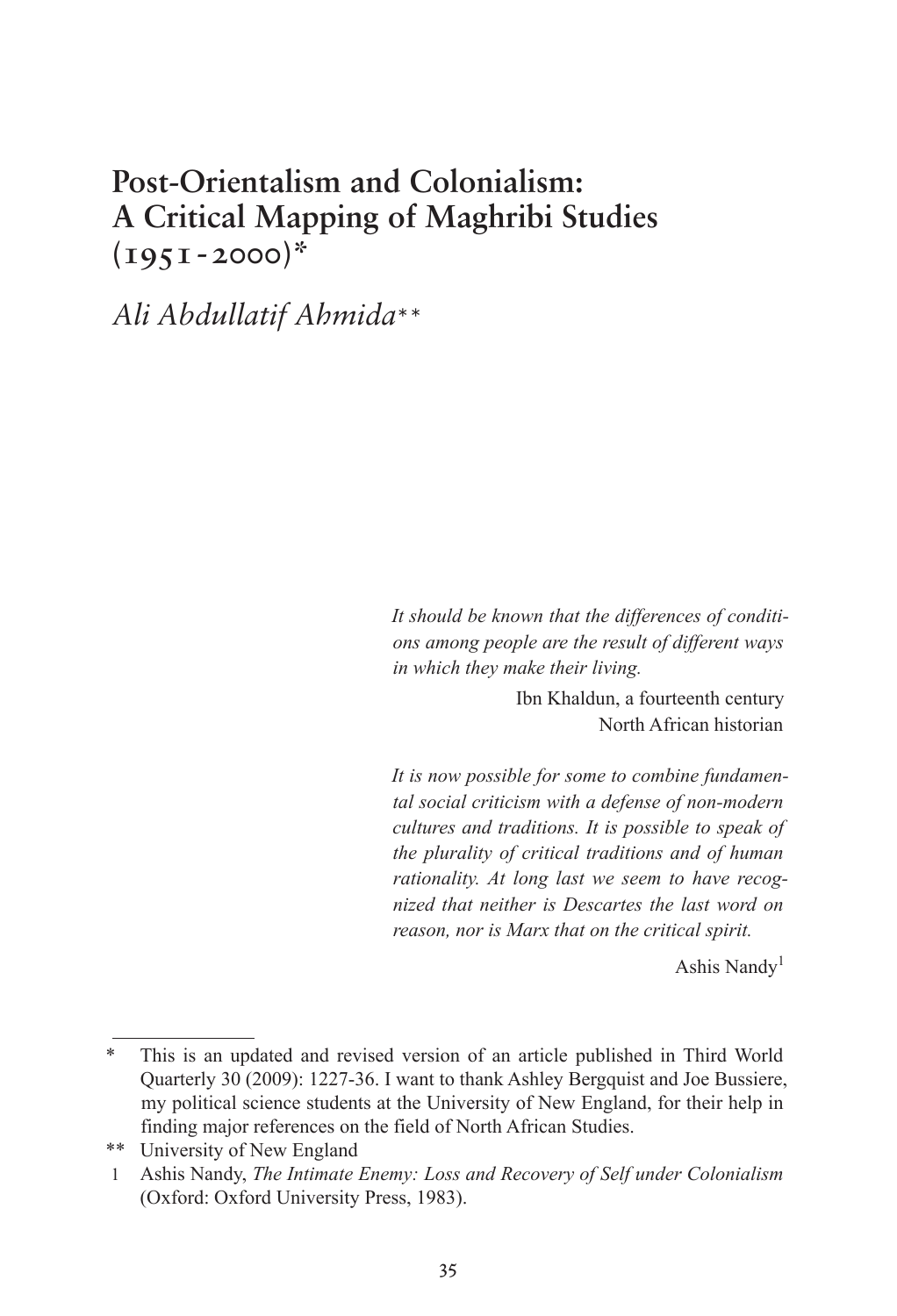On November 30, 2005, French National Assembly passed a law hailing the "positive role of colonisation," especially in North Africa. This official French reproduction of colonial ideology is not an aberration, but a strong trend that dominates the field of Western scholarship on North Africa. In 1996 a British historian asked me a question that shocked me. "Why are Libyans so paranoid about Italian colonialism?" he said, following a presentation I had given at the London School of Economics on the social origins of Libyan resistance to Italian colonialism. My questioner was a fellow panel member specializing in Libyan colonial history, and I asked him what he meant by "paranoid." Somalians, Ethiopians, and Eritreans had a positive view of Italian colonialism, he claimed. The period of Italian colonialism represented a modernizing stage of Libyan history, despite the fact that half the Libyan population perished and thousands were displaced and pushed into exile. I answered that the Libyan people, like other humans oppressed by brutal settlers, had every reason to hate colonialism. That encounter, combined with my generation's disillusionment with the nationalist regimes in the Maghrib, led me to consider a critical examination of orientalist, colonial, and nationalist theories of the Maghrib.

Extending from the Atlantic to the Nile Valley and including the North African countries of Morocco, Algeria, Tunisia, Libya, Egypt, and Mauritania, the Maghrib constitutes the western portion of the Arab Muslim world. Its countries share a common natural environment, colonial legacy, Maliki Sunni Islam, and a blend of Arab, Berber, African, and European cultures. The main objective of this article is to present a critical, cross-disciplinary assessment and examination of mainstream orientalist, colonial, and nationalist elitist scholarship, offering an alternative theoretical approach to students of history, culture, and politics. First, the production of knowledge will be contextualized to understand the process behind the persistence of the mainstream models. Second, I will engage in a double critique of both the racism of the colonial and the orientalist models and the elitism of the nationalist model. It should interest readers specializing in African, Arab, and European social history, colonialism, nationalism, and gender studies.

## **The impact of orientalism, colonialism, and nationalism on Maghribi studies**

Throughout the nineteenth and twentieth centuries politics and studies of the Maghrib were dominated by oreintalism, colonialism, and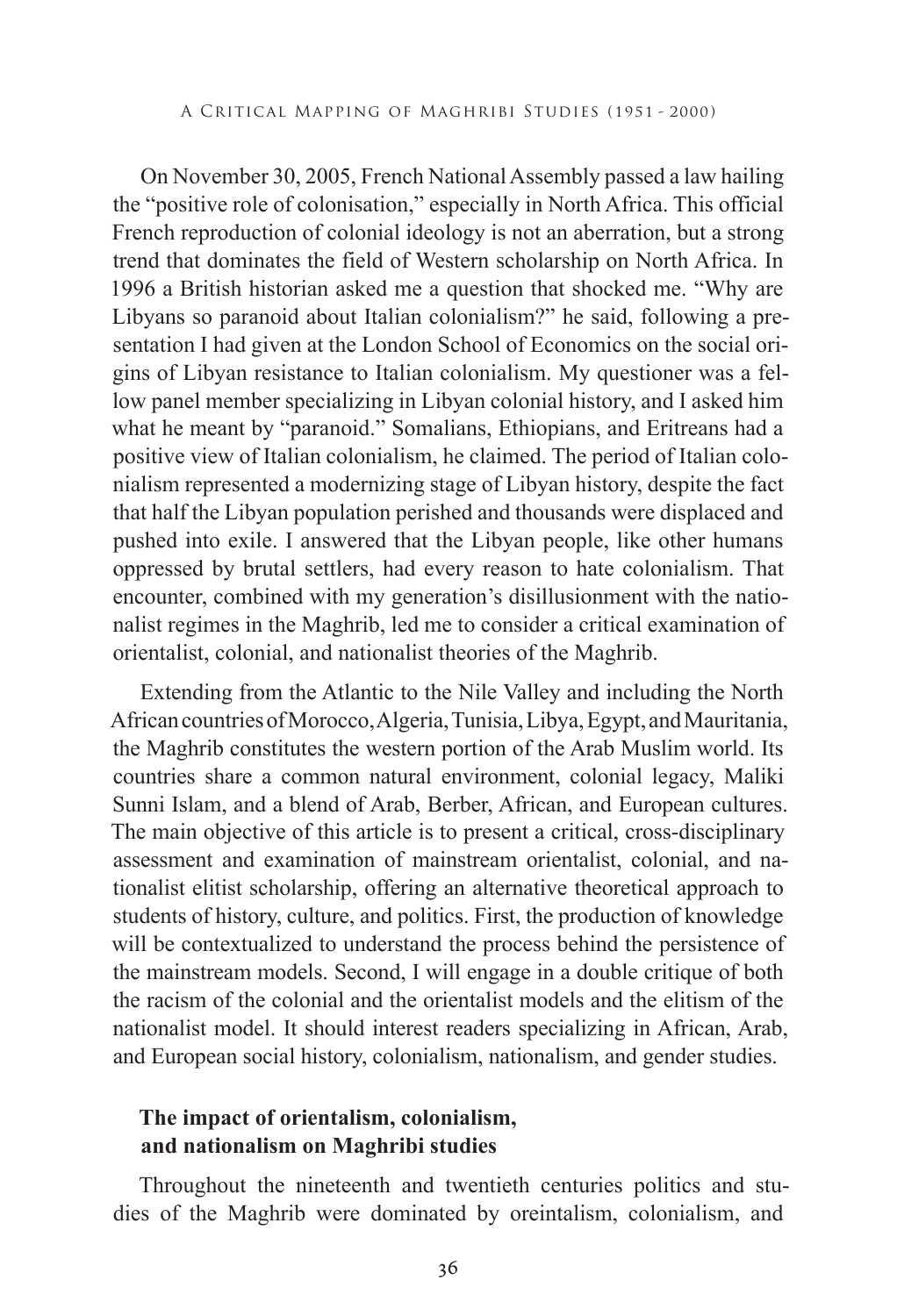nationalism, with their own categories and theories of legitimation. The reasons were obvious: colonialism dominated the region between 1789 until 1962. Egypt was first invaded by Napoleon Bonaparte in 1789, and then by the British in 1882. France claimed Algeria in 1830, Tunisia in 1881, and Morocco in 1912. Libya fell to the Italians in 1911 and did not gain limited independence until 1951. It was not until the mid-twentieth century that nationalist movements assumed power, producing their own nationalist historiography. While Egypt gained limited independence in 1922, Tunisia and Morocco remained under colonial control until 1956. Algeria was not free of official French control until 1962. Internationally the cold war (1945-1989) has shaped the production of knowledge as in the case of the dogmatic state Marxism in the USSR and Modernization theory in the USA.

In 1978, in his survey of scholarship on the Maghrib and the Middle East, British sociologist Bryan Turner decried the poverty of the literature compared with academic studies of other Third World areas. Turner also noted that scholarship typically focuses on the uniqueness of a region, especially the role of Islam, tribalism, sects, and national character, at the expense of such topics as social class, state formation, and the impact of the world capitalist market through either trade or the colonial state.<sup>2</sup> One would add to this critique that the scholarship on the Maghrib had a focus on French sources and displayed a lack of knowledge of native languages, especially Arabic, and local scholarship, and a static view of the civil society, even in works done by leftists scholars.

One example of a historical-cultural approach is the classic work of H.A.R. Gibb and Harold Bowen, which argues that Islam was a selfcontained, traditional belief system and that eighteenth century Islamic societies were in decline as a result of their prevailing beliefs. The impact of internal and external socioeconomic factors is completely ignored.3

<sup>2</sup> Bryan S. Turner, *Marx and the End of Orientalism* (London: George Allen and Unwin, 1978), 6-7.

<sup>3</sup> For a classical critique of this type of orientalism, see Edward W. Said, *Orientalism* (New York: Vintage Books, 1979). For a critique of H.A.R. Gibb and Harold Bowen's *Islamic Society and the West: A study of the impact of Western civilization on Moslem culture in the Near East*, vol. 1: *Islamic Society in the eighteenth century*, 2 parts (London: Oxford University Press, 1950-57), see Roger Owen, "The Middle East in eighteenth century: An Islamic Society in decline?" *Review of*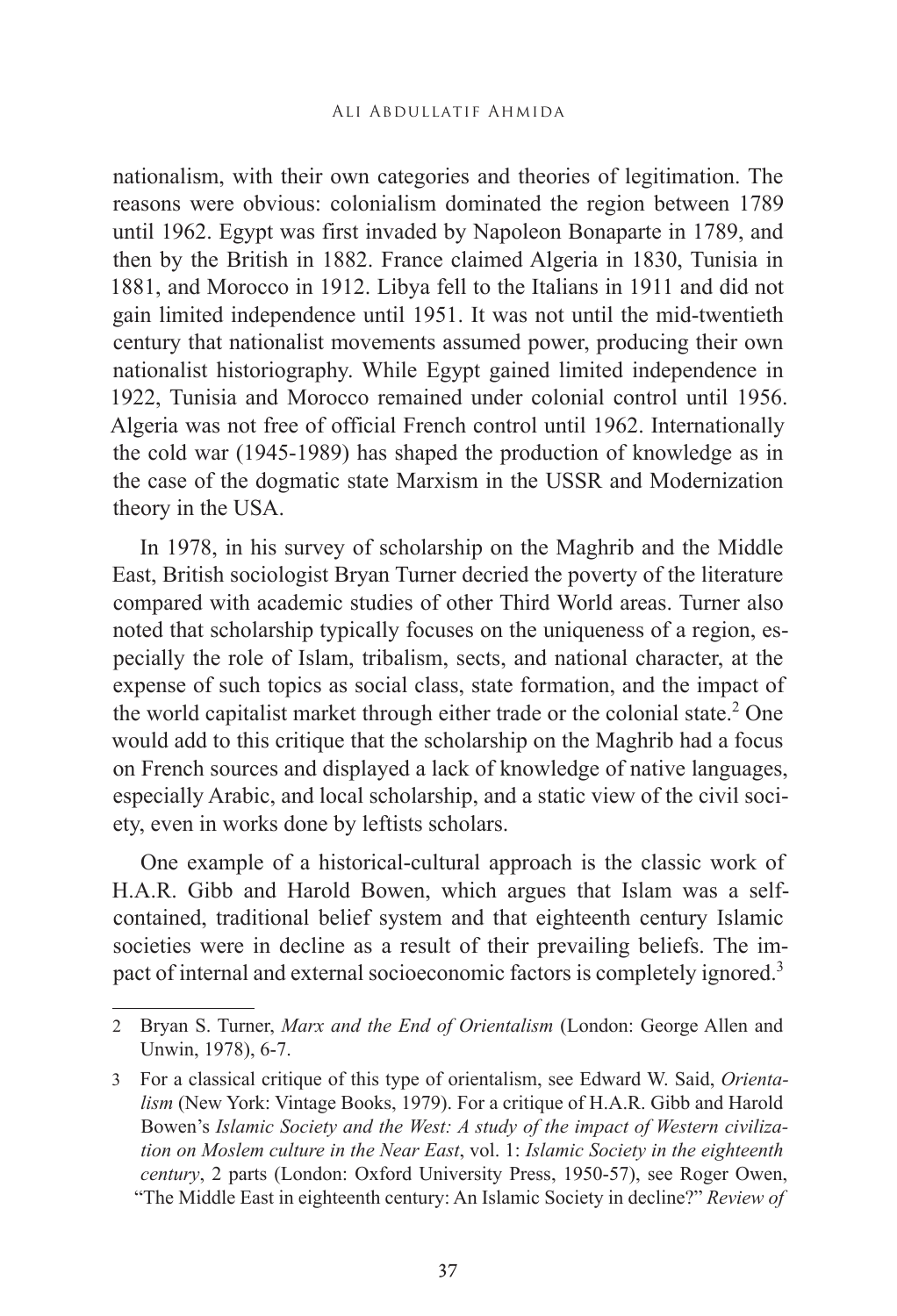Similarly, the rise of "fundamentalist Islam" after the Iranian Revolution of 1979 was explained in the media, by orthodox orientalists and modernisation theorists as the resurgence of an idealised, pre-modern religious social movement. Questions concerning why such fundamentalist movements oppose or support their respective states—for instance, in Iran, Egypt, Tunisia, Algeria, and Morocco—tend to be discussed only in terms of religious ideology and not as the responses of different classes and ethnic groups in different ecological and historical settings.<sup>4</sup> Two Western social science models—segmentary and modernisation—have been the most dominant forms of scholarship on the modern Maghrib.

### **Failures of the dominant theoretical approaches**

The most influential approach to the Maghrib has been the "segmentary" theory articulated by British social anthropologists E.E. Evans-Pritchard and Ernest Gellner. The segmentary theory assumes the existence of a tribal society composed of homogenous tribal segments. In the absence of

*Middle East Studies* 1 (1975): 101-12. For a critique of Eurocentrism and the Colonial model, see Samir Amin, *Eurocentrism* (New York: Monthly Review Press, 1989); J.M. Blaut, *The Colonizer Model of the World* (New York: Guilford Press, 1993); and Nandy, *The Intimate Enemy*. For a review and a critique of French images of North Africa, see Abdelmajid Hannoum, *Colonial Histories, Postcolonial Memories* (Porthmouth: Heinemann, 2001), and Hannoum's recent essay, "Notes on the (post)colonial in the Maghreb," *Critique of Anthropology* 29 (2009): 324- 344; Mohamed–Saleh Omari, "History, Literature, and Settler Colonialism in North Africa," *Modern Language Quarterly* 66 (2005): 273-98; and Roger Benjamin, *Orientalist Aesthetics: Art, Colonialism, and French North Africa, 1880- 1930* (Berkeley: University of California Press, 2003).

4 See Edward W. Said, *Covering Islam* (London: Routledge and Kegan Paul, 1981); Michael Gilsenan, *Recognizing Islam* (New York: Pantheon Books, 1982); and Sami Zubaida, *Islam, The People and the State* (London: Routledge, 1989). See also an excellent review by the late Egyptian anthropologist Abdul Hamid el-Zien, "Beyond Ideology and Theology: The Search for the Anthropology of Islam," *Annual Review of Anthropology* 6 (1977): 227-54; and Marnia Lazreg's critique of some Western idealist and ethnocentric feminist studies of gender in the Middle East and North Africa, "Feminism and Difference: The Perils of Writing as a Woman on Women in Algeria," *Feminist Studies* 14 (1988): 81-107; Fadwa El Guindi, *Veil: Modesty, Privacy, and Resistance* (Oxford: Berg, 1999), and Ferzaneh Milani, "On women's captivity in the Islamic world," *Middle East Report* 246 (Spring 2008): 40-46.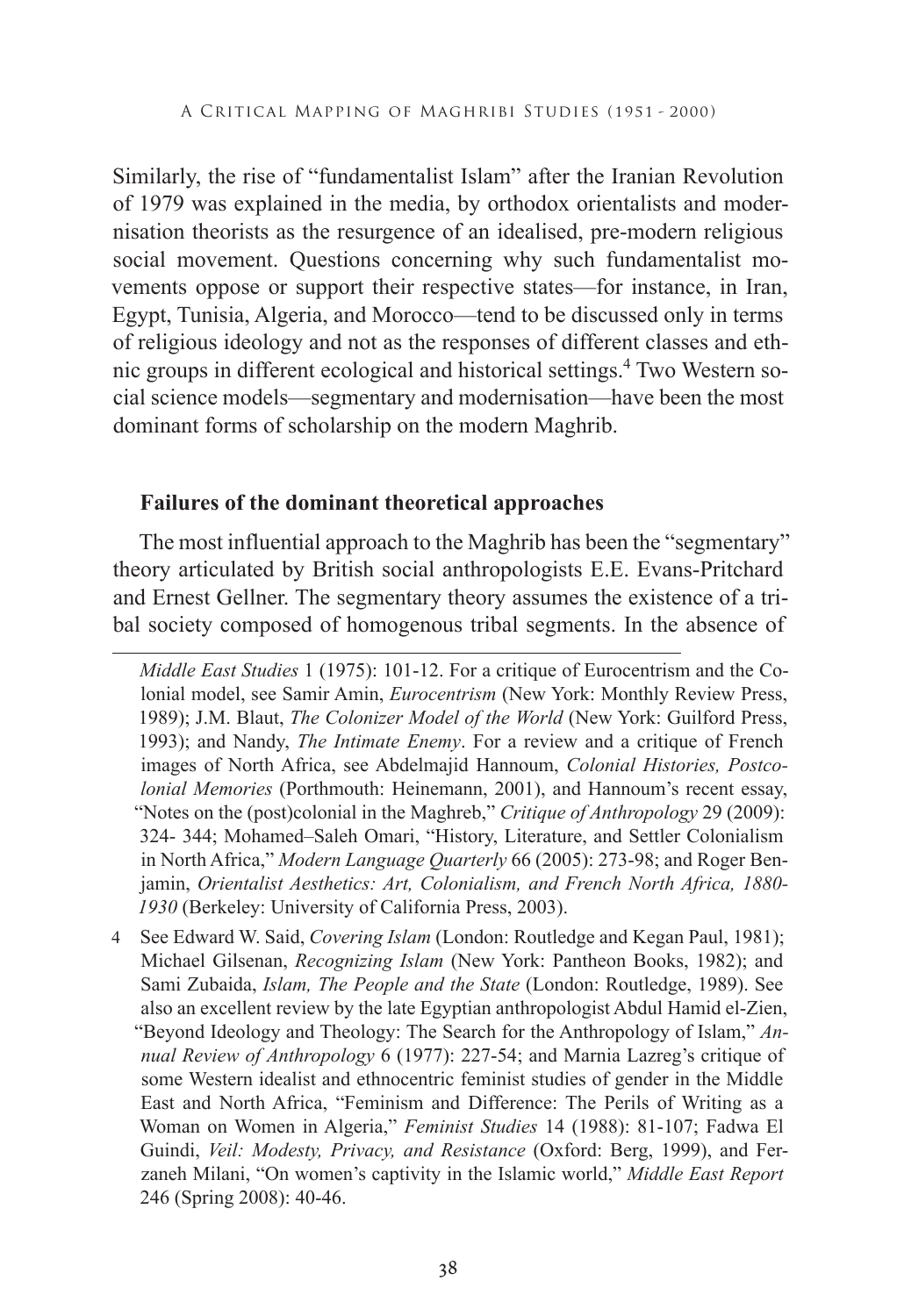state control in pre-colonial Maghrib, mutually deterring tribal segments maintained order among any clans threatening to disrupt the balance of power. This static view of Maghribi societies fails to acknowledge how "tribal society" reflects other dynamic social institutions and history.5

In the 1950s and 1960s US social scientists applied structuralfunctionalist concepts to studies of the Middle East, as well as to scholarship on other Asian, African, and Latin American societies. "Modernization" scholarship tended to perpetuate some of the earlier orientalist assumptions, including an emphasis on traditional religious beliefs and the mosaic of sects, tribes, and ethnic groups. Modernization literature is best characterized by *The Passing of Traditional Society: Modernization in the Middle East* by Daniel Lerner, who describes Maghribi societies as traditional and self-contained, although in the process of transition to modernity. Modernization, to Lerner, is achieved as a consequence of the diffusion of US capital development assistance along with American cultural and political values, to be carried out by a Westernized middle class. Lerner dismisses anti-colonial nationalist movements as expressions of negative xenophobia hindering rational planning and modernization.6

<sup>5</sup> For the classical formulation of the segmentary model, see E.E. Evans-Orichard, *The Sanusi of Cyrenaica* (Oxford: Clarendon Press, 1949), 59-60. The most prominent advocate of this model was the late Ernest Gellner in his *Saints of the Atlas* (Chicago: University of Chicago Press, 1969), 35-70. For the application of this model in political science, see John Waterbury, *The Commander of the Faithful* (New York: Columbia University Press, 1970). For a summary of the major critiques of the segmentary model, see David Seddon, "Economic anthropology or political economy: approaches to the analysis of pre-capitalist formation in the Maghrib," in *The New Economic Anthropology*, ed. John Clammer (London: MacMillan, 1978), 61-107. For a critique of the field of anthropology's use of kinship, see, David Schneider, *A Critique of the Concept of Kinship* (Ann Arbor: University of Michigan Press, 1984). Also see, Mohamed El Mansour, *Morocco in the Reign of Mawlay Sulayman: Society, State, and Religion, 1792-1822* (Wisbeck: Menas Press, 1990). One has to recognize some original new scholarship in Arabic on the pre-colonial history of the Maghrib, such as the works of Moroccan historian Rahma Burqiyya on Morocco, the Algerian historian Nasirudin Sa'iduni on Ottoman Algerian history, the late Tunisian historian Rashad El Imam on Hamuda Basha in Tunisia, and the fine edited book by Libyan historian Muhammad Tahir al-Jerary on Libya, *Libyan Society: 1835-2000* (Tripoli: Center of Libyan History of Jihad Studies, 2000).

<sup>6</sup> Daniel Lerner, *The Passing of Traditional Society: Modernizing the Middle East* (New York: Free Press, 1958), 76-101. Also see Manfred Halpern, *The Politics of*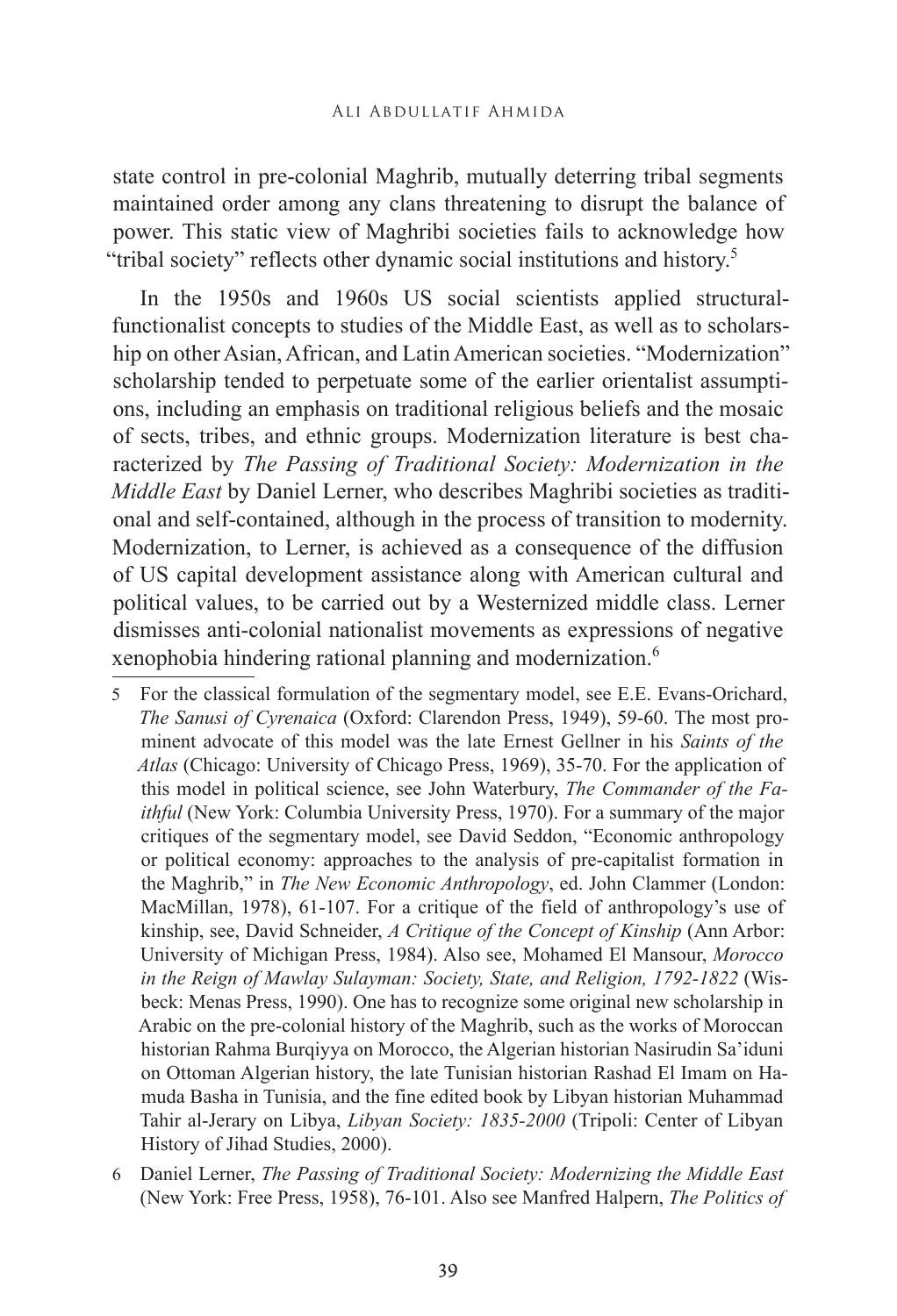While Lerner and others from the modernization school ignored the socioeconomic and economic impact of colonialism, they simultaneously furthered the foreign policy goals of the US government—a focus that hampered their ability to explain why modernization did not lead to development, pluralism, and democracy.<sup>7</sup> The shortcomings of modernization literature became clear even to some of its own scholars when, in 1976, Leonard Binder admitted that the literature was mainly descriptive and did not explain state-society relations.8 L. Carl Brown in 1985 explained the historical context of the official US view of the Maghrib since the 1940s, as mainly based in geopolitical competition with the Axis powers during the World War II, and later with the Soviet bloc in the Cold War. Thus, Morocco and Tunisia were viewed as modernizing, "moderate" allies, Algeria as militant, and Libya, after the 1969 military takeover, as a hostile, pariah state.<sup>9</sup>

*Social Change in the Middle East and North Africa* (Princeton: Princeton University Press, 1963), 51-78, and Monroe Berger, "The middle class in the Arab world," in *The Middle East in Transition*, ed. Walter Laqueur (New York: Praeger, 1958). For an alternative scholarship of North African civil society, see the edited book in Arabic by Abdellah Hammoudi, *Society Becoming Aware of Itself* (Dar al-Bayda: Dar Tubqal Lilnashir, 1998).

- 7 For a critique of Lerner's book, see Irene L Gendzier, "Notes towards a Reading of the Passing of Traditional Society," *Review of Middle East Studies* 5 (1978): 32-47. On the influence of government policy on some Middle Eastern specialists, see Peter Johnson and Judith Tucker, "Middle East Studies Network in the United States," *MERIP Reports* 5 (1975); and Lisa Hajjar and Steve Niva, "(Re)Made in the USA: Middle East Studies in global era," *Middle East Report* (October-December 1997). See also Ali Ahmida, "Colonialism, state formation and civil society in North Africa: Theoretical and analytical problems," *International Journal of Islamic and Arabic Studies* 11/1 (1994), as well as A. Escobar, *Encountering Development: The making and Unmaking of the Third World* (Princeton: Princeton University Press, 1995); and Harry Harootunian, *The Empire's New Clothes* (Chicago: Prickly Paradigm Press, 2004).
- 8 See the essays by Binder and Zartman in *The Study of the Middle East*, ed. Leonard Binder (New York: Wiley, 1976), and Mark Tessler (ed.), *Area Studies and Social Science: Strategies for Understanding the Middle East* (Bloomington: Indiana University Press, 1999).
- 9 L. Carl Brown, "U.S.-Maghribi relations: Model or muddle?" in *Contemporary North Africa: Issues of Development and Integration*, ed. Halim Barakat (Washington, DC: Georgetown University Center for Contemporary Arab Studies, 1985), 38-39.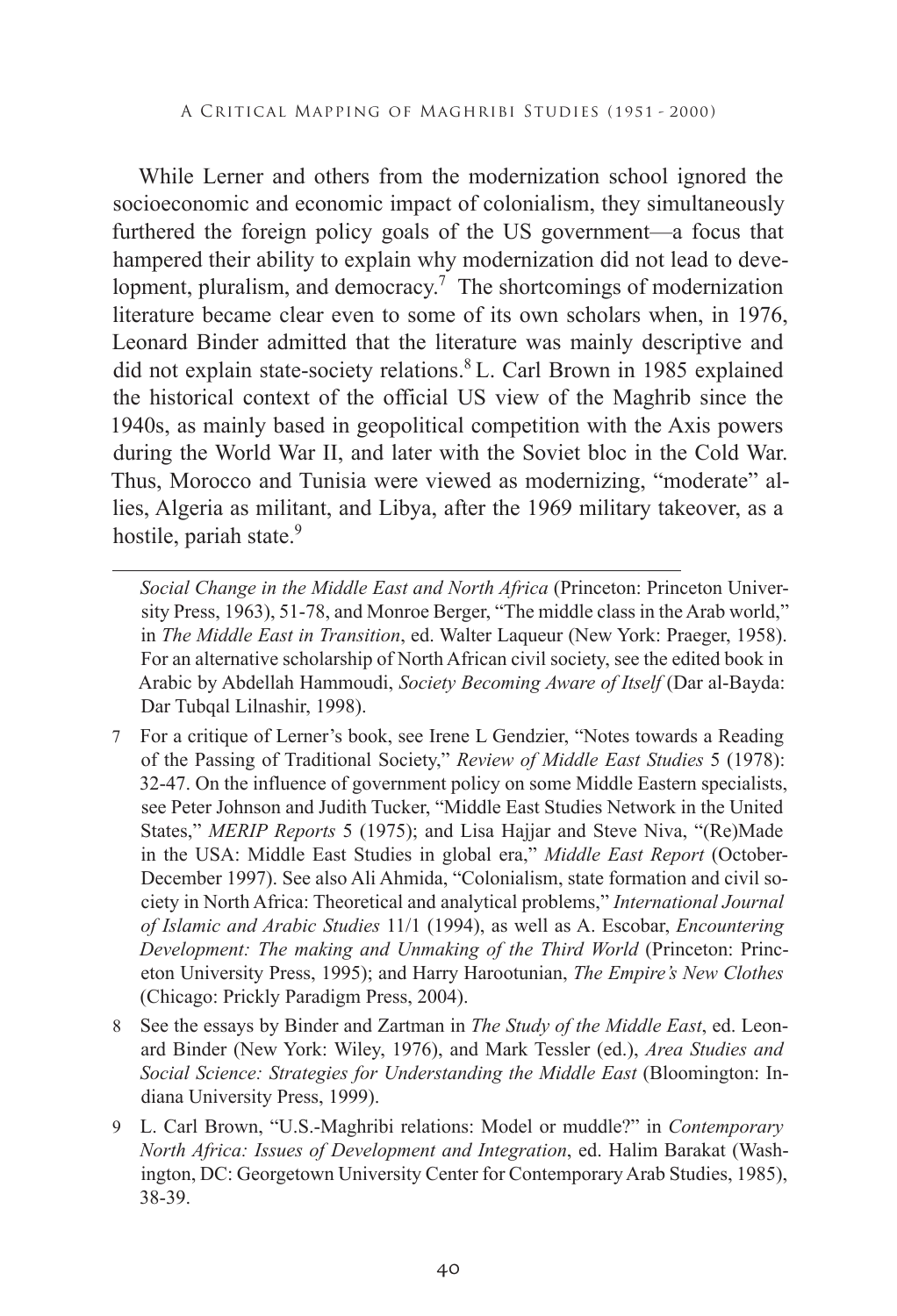Marxist scholars such as Yves Lacoste and Ahmad Sadiq Saad, who still use the classical "Asiatic mode of production" analysis are also guilty of Eurocentrism. The Asiatic mode of production assumes the existence of a strong state and self-sufficient village communities.<sup>10</sup> Marx, however, not only relied on a sketchy orientalist image of India for his understanding of Third World countries, but seemed to abandon his dialectical method when he assumed that change came mainly from outside in the form of European capitalist colonization. Engels, in fact, hailed the French conquest of Algeria in 1830 as a victory of civilization over barbarism<sup>11</sup>

The dominant scholarship on the Maghrib suffers from two major deficiencies. Eurocentric studies view Maghribi societies as unruly, segmentary, traditional, patrimonial, or Asiatic, assuming a model of sixteenth century Western Europe is universally applicable. This reasoning ignores the diverse traditions of state formation in the region. Modernization theories, the second deficiency, fail to explain social transformation and today's politics in Maghribi societies. It is notable that non-capitalist relations of production, such as sharecropping, communal ownership of land, and self- sufficiency in household production, persisted as late as the 1970s. Further, instead of the secularization predicted by modernization scholars, social and political Islamic movements emerged as the main oppositional forces in Egypt, Algeria, Tunisia, and, more recently, Libya and Morocco. Yet, despite the poverty of orientalist, colonial, and nationalist scholarship, there have been alternative critical scholarships which have challenged and overcome some of the pitfalls of the literature on North Africa.

<sup>10</sup> Yves Lacoste, "General characteristics and fundamental structures of medieval North Africa," *Economy and Society* 3 (1974): 10-11; and Ahmad Sadiq Sa'ad, *Tarikh Misr al-Ijtimai wa al-Iqtisadi, fi dawu al Namat al-Asyawi lil Intaj* [Egypt's Social and Economic History in light of the Asiatic Mode of Production, in Arabic] (Beirut: Dar Ibn Khaldun, 1979).

<sup>11</sup> See Karl Marx, "The future of the British rule in India," and Friedrich Engels, "Algeria," in Karl Marx and Friedrich Engels, *On Colonialism* (New York: International Publishers, 1972) 81-7, 156-61. See also Immanuel Wallerstein, "Eurocentrism and its avatars: The dilemma of social science," *New Left Review* 226 (1997): 2-9; and William A. Green, "Periodization in European and world history," *Journal of World History* 3 (1992): 13-53.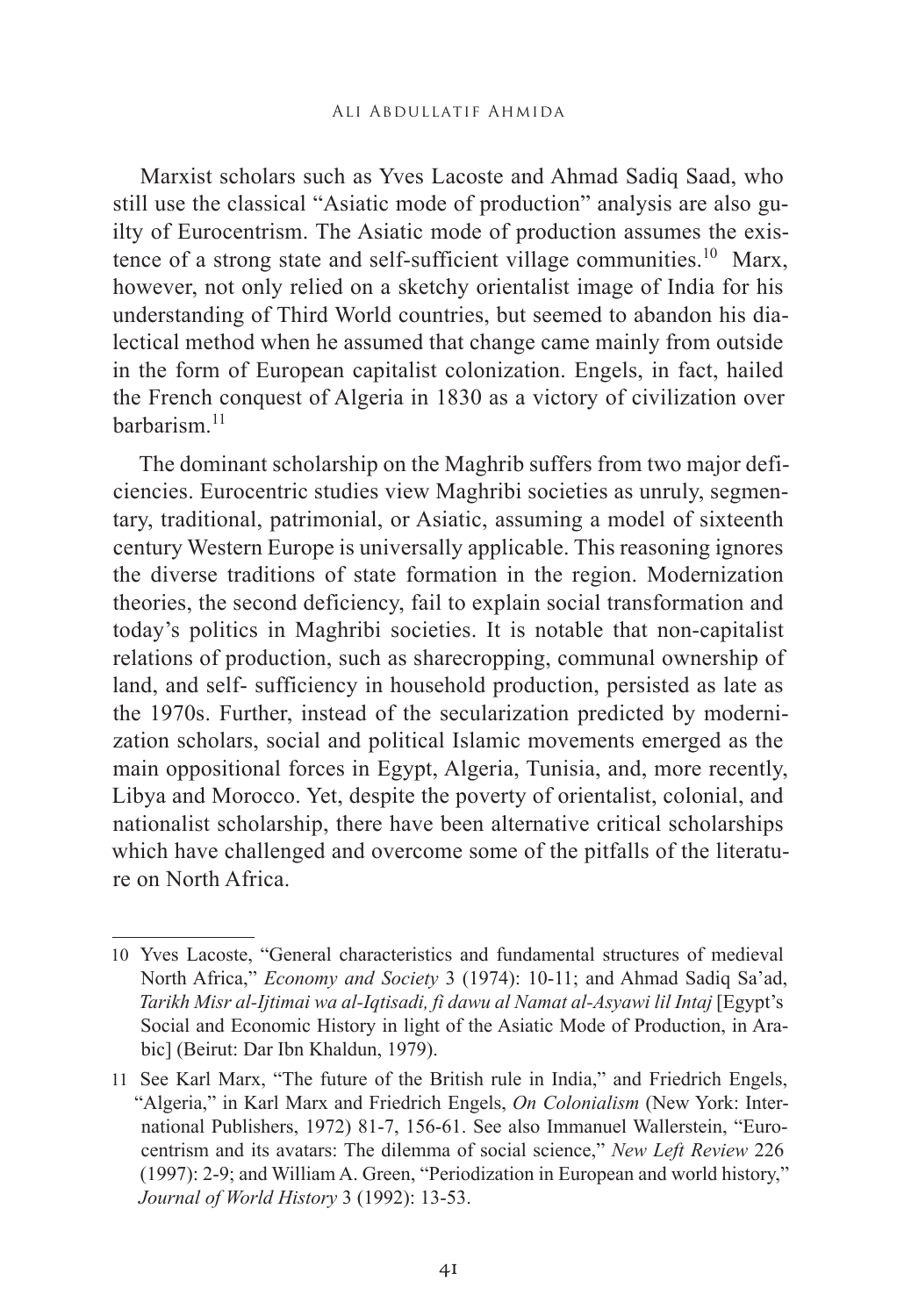## **Moving beyond orthodoxy, alternative critical scholarship**

Despite "Westernization," contemporary Maghribi societies have not achieved industrialization, development or a high degree of political participation. Instead, these societies face economic dependency and authoritarian regimes ruled by dynasties and the military. Such characteristics beg for a fresh explanation. Socioeconomic and historical factors, such as modes of production, moral economy, social classes, state formation, and the impact of world economy, suggest new avenues for explaining dependency, authoritarian regimes and social diversity.

The 1970s witnessed the growth of critiques on the work of culturalist orientalists and modernization theorists. Authors included young liberal scholars such as Michael Hudson and Dale Eickelman, but were primarily neo-Marxists. Two journals were influential in shifting the focus of scholarship: the *Review of Middle East Studies* published in England, starting 1975, and *Middle East Report* (originally *MERIP Reports*) published in the USA since the late 1970s. While the *Review of Middle Eastern Studies* was discontinued after three excellent issues, *Middle East Report* came to resemble the *Bulletin of Concerned Asian Scholars* (BCAS), which emerged in 1969 after the start of the anti-war movement in the USA. Both were independent and critical forums but lacked a theoretical interpretation of the field. The publication of Edward Said's *Orientalism* (1978) further pointed to the limits of the orientalists' epistemology and approach to Maghribi societies and opened the debate about the role of theory and epistemology.12

<sup>12</sup> Michael C. Hudson, *Arab Politics* (New Haven: Yale University Press, 1927); and Dale Eickelman, *The Middle East: An Anthropological Approach* (Englewood Cliffs: Prentice Hall, 1981). See also the fine collections of essays in *Theory, Politics, and the Arab World*, ed. Hisham Sharabi (New York: Routledge, 1990). On French colonialism in the Maghrib, see Jean-Claude Vatin et al. (eds), *Connaissances du Maghreb: Sciences Sociales et Colonisation* (Paris: Editions du Centre National, 1984); Philippe Lucas and Jean-Claude Vatin, *L'algerie des anthropologie* (Paris: Francois Maspero, 1975), Benjamin Stora, *Histoire de L'Algerie* (Paris: La découverte, 1994); Jonathan K. Gosnell, *The Politics of Frenchness in Colonial Algeria, 1930-1954* (Rochester: University of Rochester Press, 2002); Abdelmajid Hannoum, "The historiographic state: How Algeria became French," *History and Anthropology* 19 (2008): 91-114; Patricia Lorcin, *Imperial Identities* (London: IB Tauris, 1995); C.R. Pennell, *A Country with a Government and a Flag: The Rif War in Morocco, 1921-1926* (Wisbech: Middle East and North Africa Press, 1986); and Moshe Gershovich, *French Military Rule in Morocco*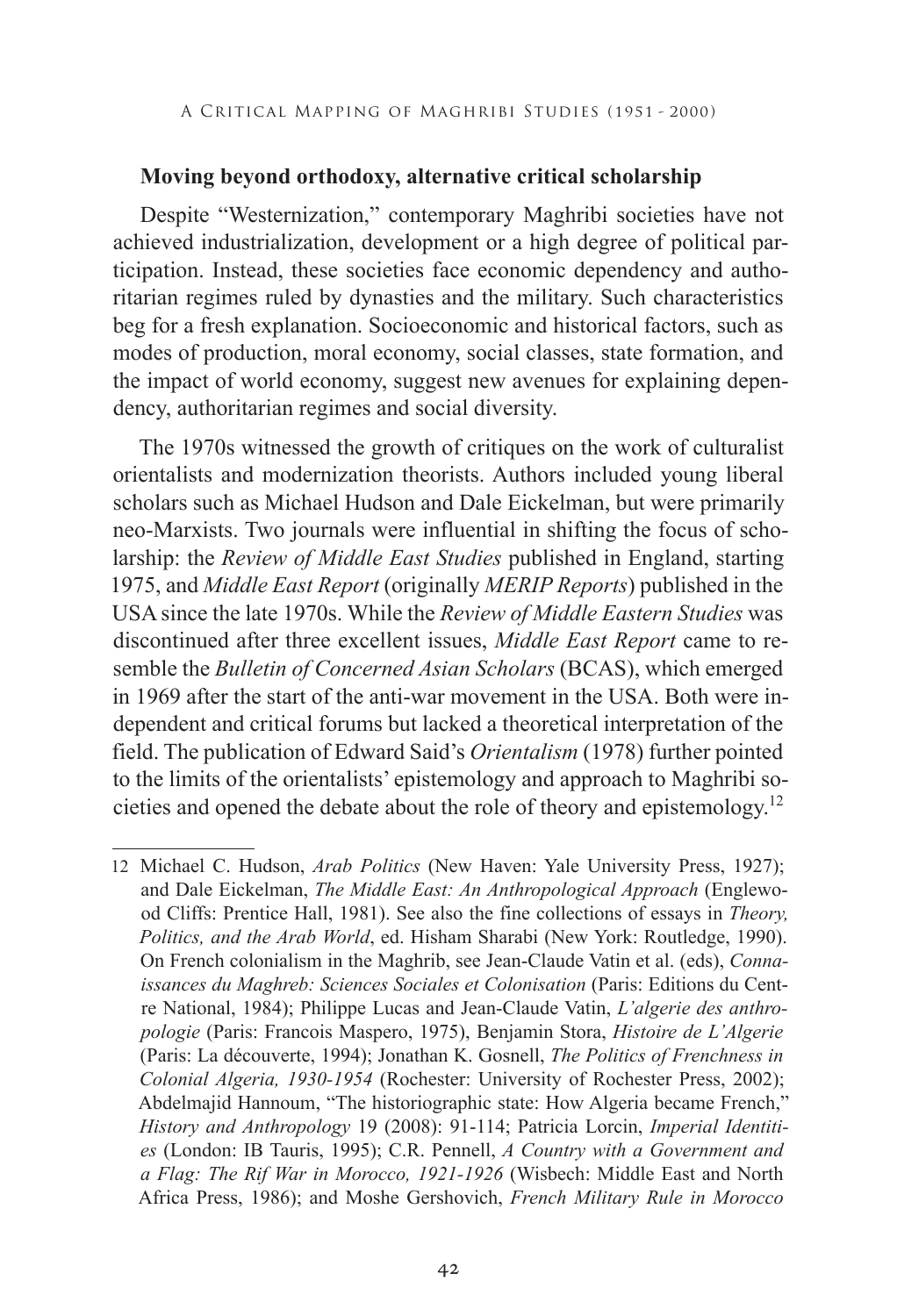Despite Said's critique, the study of the Maghrib and the Middle East is still dominated by the orientalism and modernization theories. Modernization theory is, in fact, resurging under the banners of neoliberalism, especially after the end of the Cold War and collapse of the USSR in 1989. Said's critique itself ignores the infrastructure and the material production of orientalist knowledge, and provides no alternative, as Sadiq al-Azm, Aijaz Ahmad, Yahya Sadwosky, and Rifa'at Abou-El-Haj have pointed out.13

Despite the general stagnation of mainstream scholarship on the Middle East, a new trend of studies has begun to recognize socioeconomic forces in the Maghrib. Some of the best examples include Rifa'at Abou-El-Haj on Ottoman social history; Abdullah Laroui's seminal review of the historiography of the Maghrib; Abdelmajid Hannoum's critique of the hegemony of French colonial ideology and historiography on North Africa; Edmund Burke III and David Seddon's works dealing with the impact of trade and colonial rule on local governments and rural communities in Morocco; Peter Gran, Abdellah Hammoudi, and Julia Clancy-Smith's studies of Islam, capitalism, and resistance; Marnia Lazreg and Mahfoud Bennoune's on the role of women and the impact of French colonialism on Algerian society; Lucette Valensi's on Tunisian peasantry; Angelo Del Boca's on the myth of benign Italian fascism and colonialism; Abdal Molla El-Horeir's on the social transformation of Barqa (Eastern Libya) under the Sanusiyya; and Roger Owen's and Eric Davis' work on the incorpora-

<sup>(</sup>London: Frank Cass, 2000). On Italian colonialism see Ruth-Ben Ghiat and Mia Fuller (eds.), *Italian Colonialism* (New York: Palgrave Press, 2005), and Nicola Labanca, "Italian studies of Italian colonialism in Libya," *Journal of Libyan Studies* 2 (2001): 69-79.

<sup>13</sup> Sadiq Jalal al-Azm, "Orientalism and orientalism in reverse," *Race and Class* (Autumn 1985); Aijaz Ahmad, *In Theory: Classes, Nations, Literatures* (New York: Verso, 1992), 183-85; Yahya Sadowsky, "The new orientalism and the democracy debate," *Middle East Report* (July-August 1993): 14-21, 40; Rifa'at Ali Abou-El-Haj, Preface to the Arabic translation of Ali Abullatif Ahmida, *The Making of Modern Libya: State formation, Colonization and Resistance, 1830-1932* (Beirut: Center for Arab Unity Studies, 1995), 11-16; and an expanded chapter by Abou-El-Haj, "Historiography in West Asian and North African Studies since Sa'id's orientalism," in *History After the Three Worlds*, eds. Arif Dirlik et al. (Boston: Rowman and Littlefield, 2000), 67-84.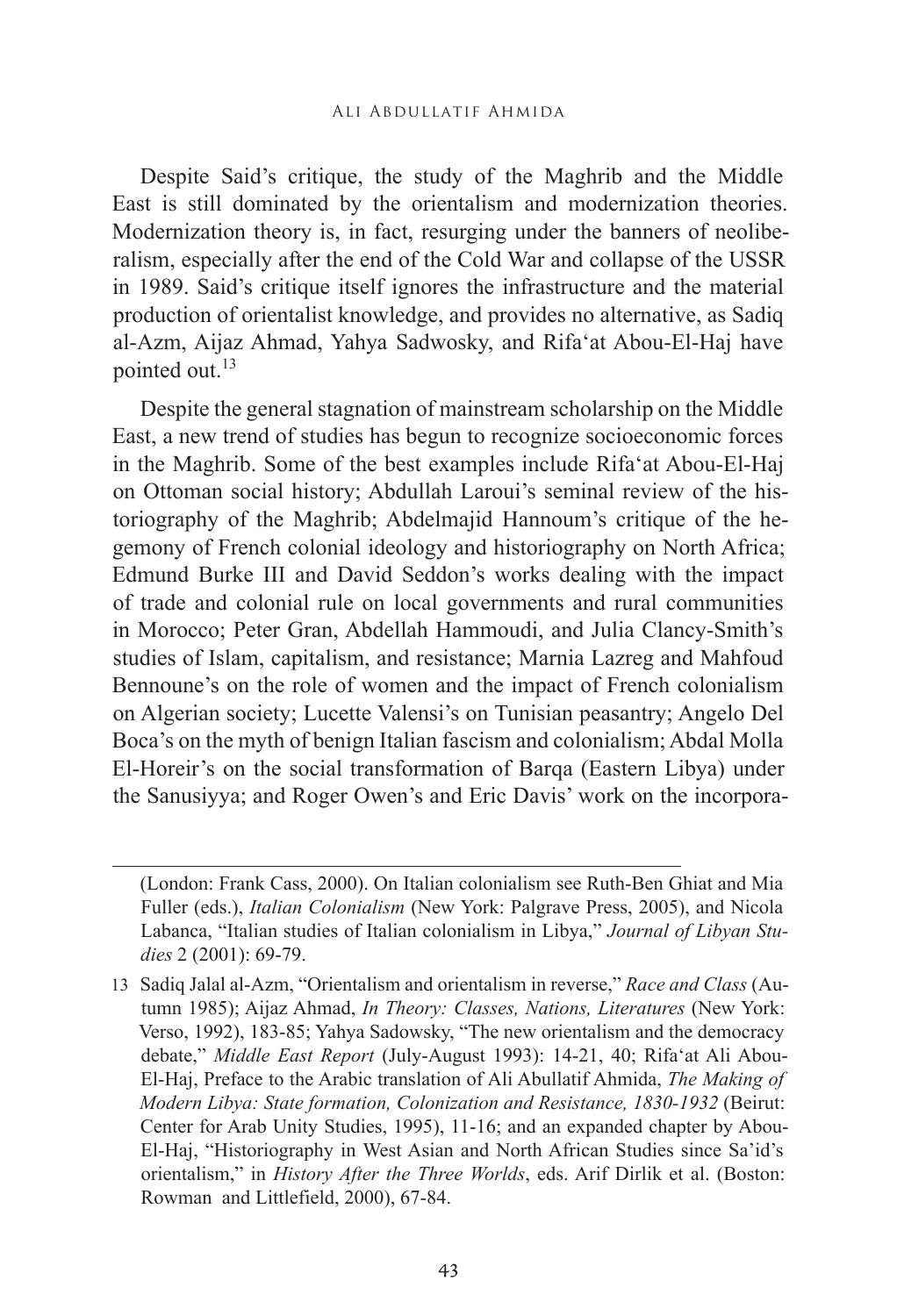tion of the Egyptian economy into the world capitalist system and the role of the national bourgeoisie.14

The contemporary Maghribi state has been going through a crisis of legitimacy and relevance. The food riots and social protests that began in Egypt in 1977 spread to the rest of the region—Morocco in 1981, 1984, and 1990-91, Tunisia in 1984, and finally Algeria in 1988. Each case reflected popular dissatisfaction with the ruling nationalist elites and an end to the era of nationalist euphoria. The challenge is not unique in that established

<sup>14</sup> Aside from a common critical focus on socioeconomic developments, there are many methodological differences among the following scholars: Rifa'at Ali Abou-El-Haj, *Formation of the Modern State: The Ottoman Empire, Sixteenth to Eighteenth Centuries* (Albany: State University of New York Press, 1991); *idem*., "The social uses of the past," *International Journal of Middle East Studies* 14 (1982): 185-201; Abdallah Laroui, *The History of the Maghrib* (Princeton: Princeton University Press, 1977); Hannoum, *Colonial Histories, Post colonial Memories*; Edmond Burke III, *Prelude to Protectorate in Morocco: The Pre-Colonial Protest and Resistance 1860-1912* (Kent: Dawson, 1981); David Seddon, *Moroccan Peasants: A Century of Change in the Eastern Rif 1879-*1970 (Kent: Dawson, 1981); Talal Asad, *Genealogies of Religion* (Baltimore: John Hopkins University Press, 1993); Peter Gran, *Islamic Roots of Capitalism* (Austin: Texas University Press, 1977), Abdellah Hammoudi, *Master and Disciple* (Chicago: Chicago University Press, 1997); Julia Clancy-Smith, *Rebel and Saint: Muslim Notables, Populist Protest, Colonial Encounter* (Berkeley: University of California Press, 1996); Marnia Lazreg, *The Emergence of Classes in Algeria* (Boulder: Westview Press, 1976); Marnia Lazreg, *Torture and the Twilight of Empire* (Princeton: Princeton University Press, 2008); Mahfoud Bennoune, "Socio-economic changes in rural Algeria, 1983-1945: A diachronic analysis of peasantry under colonialism," *Peasant News Letter* 5 (1975): 11-117; Bennoune, "The origins of the Algerian proletariat," *Dialectical Anthropology* 1 (1976): 201-224; Angelo Del Bocca, *Italiani, Brava Gente?* (Vicenza: Neri Pozza, 2005); Del Bocca, *Gli Italiani in Libia*, 2 vols. (Rome-Bari: Laterza, 1988); Ali Abdullatif Ahmida, "When the subaltern speak: Memory of genocide in colonial Libya, 1929 to 1933," *Italian Studies* 61 (2006): 175-190, which is a review of Western scholarship on Italian fascism and colonialism; Lucete Valensi, *Tunisian Peasants in the Eighteenth and Nineteenth Centuries* (Cambridge: Cambridge University Press, 1985); Abdalmolla S. El-Horier, "Social and economic transformation in the Libyan hinterlands during the second half of the 19th century: the role of Sayyid Ahmad al-Sharif al-Sanusi," Ph.D. dissertation (UCLA, 1981); Roger Owen, *The Middle East in the World Economy, 1800-1914* (London: Methuen, 1981); and Eric Davis, *Challenging Colonialism: Bank Misr and Egyptian Industrialization, 1921-1941* (Princeton: Princeton University Press, 1953).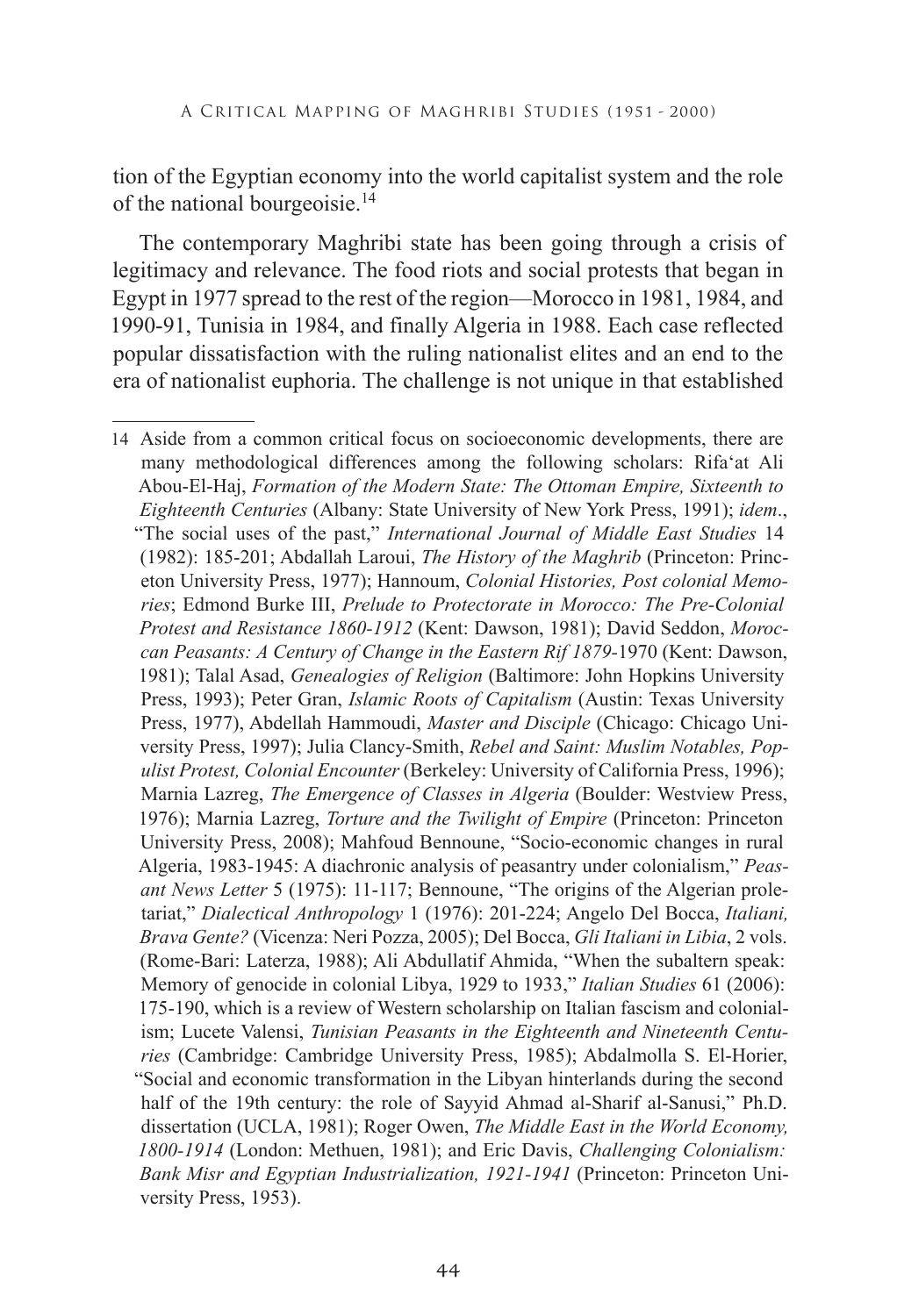nation-states such as the USA and European countries are also facing their own crises of race, citizenship, and identity. Eric Hobsbawm and David Held, among others, point to the historical mythology of nation-state nationalism and the boundaries transcending global capitalism. The crisis of the nation-state in Maghrib suggests that Middle Eastern scholars have taken the claims of the nation-state and Arab nationalism for granted.<sup>15</sup>

#### **Redefining 'Nationalism'**

A distinction must be made between nationalism as an ideology of resistance and liberation from colonial oppression, and the ideology of state nationalism, which emerged in the 1960s and excluded women, Islamists, leftists, liberals and independent associations. It should also be noted that modern social science developed at a point in history when Europe dominated the world, including the Maghrib.<sup>16</sup> Thus, it is inevitable that Western social science reflects European choices of subject, categories, and epistemology. A Maghribi nationalist historiography may challenge French, Spanish, Italian, and British colonialism, but accept the pattern set by colonial scholars such as definitions of the Maghrib, historical periods, the definition of modernization, the model of the nation-state, the Sahara as an empty divide between the North and the South, and the idea of progress.

The very definition of Maghrib illustrates the pattern set by French colonialists, who redefined the larger Muslim Maghrib to include only former French colonies of Algeria, Tunisia, and Morocco. A careful reassessment of regional unity requires a broader analysis of political traditions—that is, the Muslim world of Maghrib stretches from Western Egypt to the Atlantic and to the Sahara frontiers of Bilad al-Sudan.17 Here Egypt is included as

<sup>15</sup> Eric Hobsbawm, *Nations and Nationalism since 1780* (Cambridge: Cambridge University Press, 1990).

<sup>16</sup> Abedlkader Zghal, "Marxist and Weberian intellectual traditions and the social structures of the Middle East," *International Review of Modern Sociology* 12 (1982): 15-38; and Abdelkebir Khatibi, "Double criticism: The decolonization of Arab sociology," in Barakat, *Contemporary North Africa*, 9-19. For a critique of colonial Francophone ideology, see the book in Arabic by Tunisian sociologist Mahmoud Dhaouadi, *The Otherside of Tunisian Society* (Tunis: Dar Tibr al-Zaman, 2006).

<sup>17</sup> Maghali Morsy, "Maghribi unity in the context of the nation state: a historian's point of view," *Maghrib Review* 8 (1983): 3-4, 70-76; John Dunn (ed.),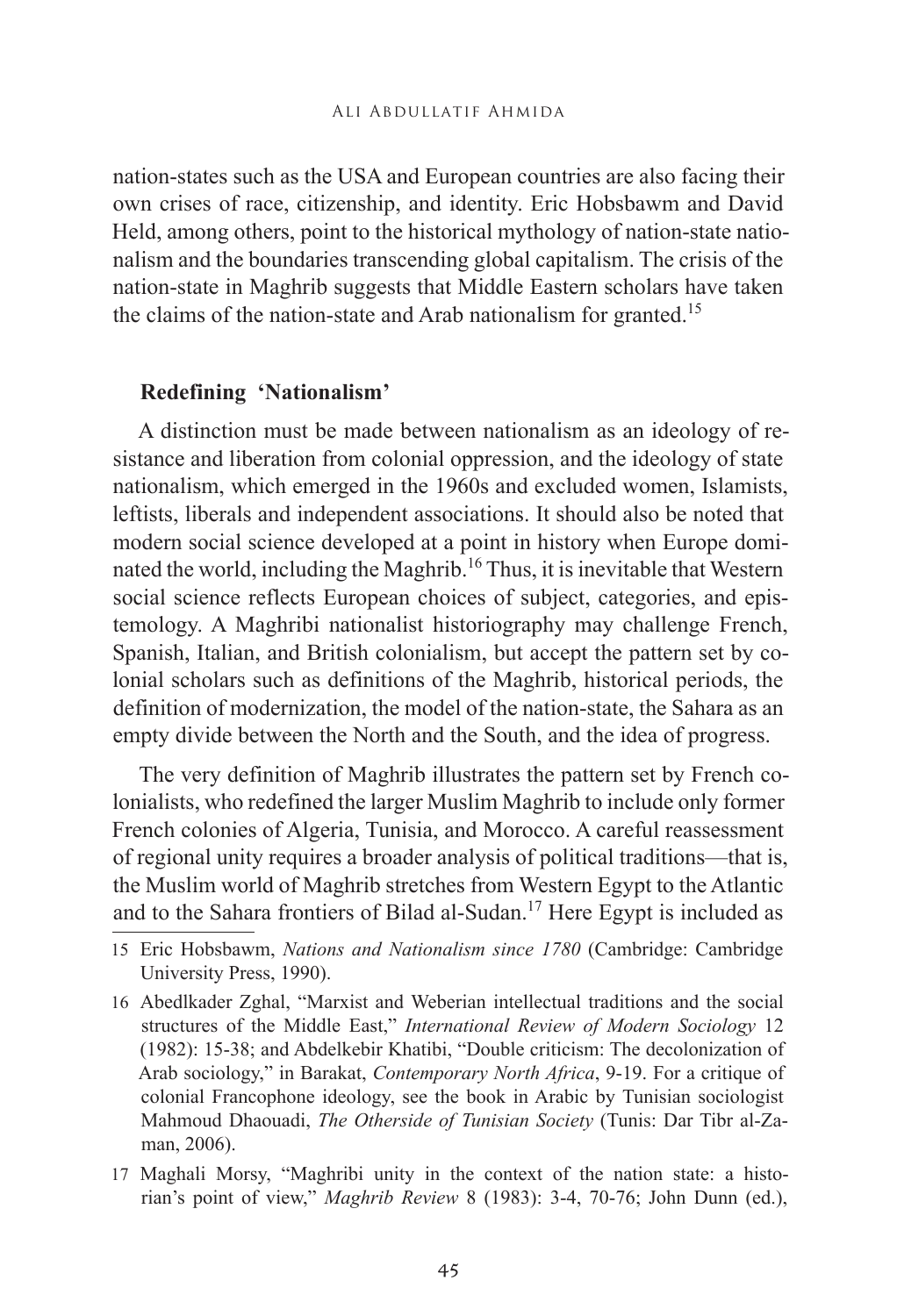part of the Maghrib for several reasons: it is located in North Africa; its capital is Cairo, where al-Azhar University was founded by a Maghribi dynasty (the Fatimid); and thousands of Maghribi immigrants settled in Egypt and contributed to its development.<sup>18</sup>

While researching Libyan social history between 1830 and 1932, I discovered two alternative trends to nationalism. The first was the ability of regional tribes and peasant to oppose the power of the central state in Tripoli, derived from both their distance from the central government and from strong socioeconomic ties with regional markets and neighboring tribes in other countries. Before the colonial conquest in 1911, strict borders were nonexistent, encouraging local ties to more than one state. The tribes of western Tripolitania and southern Tunisia had strong confederations and were linked with the larger Muslim community of the Maghrib and the Sahara. For example, the state of Awlad Muhammad in Fezzan (1551-1812) was not only linked to the Lake Chad region for trade and the recruitment of soldiers, but also formed a strategic refuge from the Ottoman state in time of war. Equally important were strong socioeconomic relationships between the tribes of Barqa and western Egypt. Barqawi

*Contemporary Crisis of the Nation State* (London: Blackwell, 1995); and Clement M Henry, "North Africa's desperate regimes," *Middle East Journal* 59 (2005): 475-84; and Ali Abdullatif Ahmida (ed.), *Beyond Colonialism and Nationalism in the Maghrib: History, Culture, and Politics* (New York: Palgrave, 2000). See also the recent studies in *Nation, Society, and Culture in North Africa*, ed. James McDougall (London: Frank Cass, 2003).

18 Maghali Morsy, *North Africa: From the Atlantic to the Nile Valley* (London: Longman, 1987). Arabic scholarship on the North Africa is often overlooked in western scholarship because of the latter's Eurocenentric view and lack of knowledge of Arabic. The Egyptian historian Abdalrahim Abdulrahman Abdalrahim has published three books of documents on the role of al-Magharibah or Maghribis in Egyptian society between the sixteenth and twentieth centuries, all published by Dar Al-Tamimi of Tunis in 1982. In addition, see Muhammad El Memnouni, *Arabic Sources of the History of the Maghrib* (Rabat: Muhammad V University Press, 1983); Hadi Timumi (ed.), *The Forgotten ones in Tunisian Social History* (Tunis: Bait al-Hikma, 1999); Abderrhman Mu'athan et al. (eds.), *North African Historical Writings on the History of the Maghrib* (Rabat: Muhammad V University Press, 2007); Muhammad Elbaki Hermassi, *State and Society in the Arab Maghrib*  (Beirut: Center of Arab Unity Studies, 1987); and the original book by Mehmmad El-Malki, *Nationalist Movements and Colonialism in the Arab Maghrib* (Beirut: Center of Arab Unity Studies, 1993).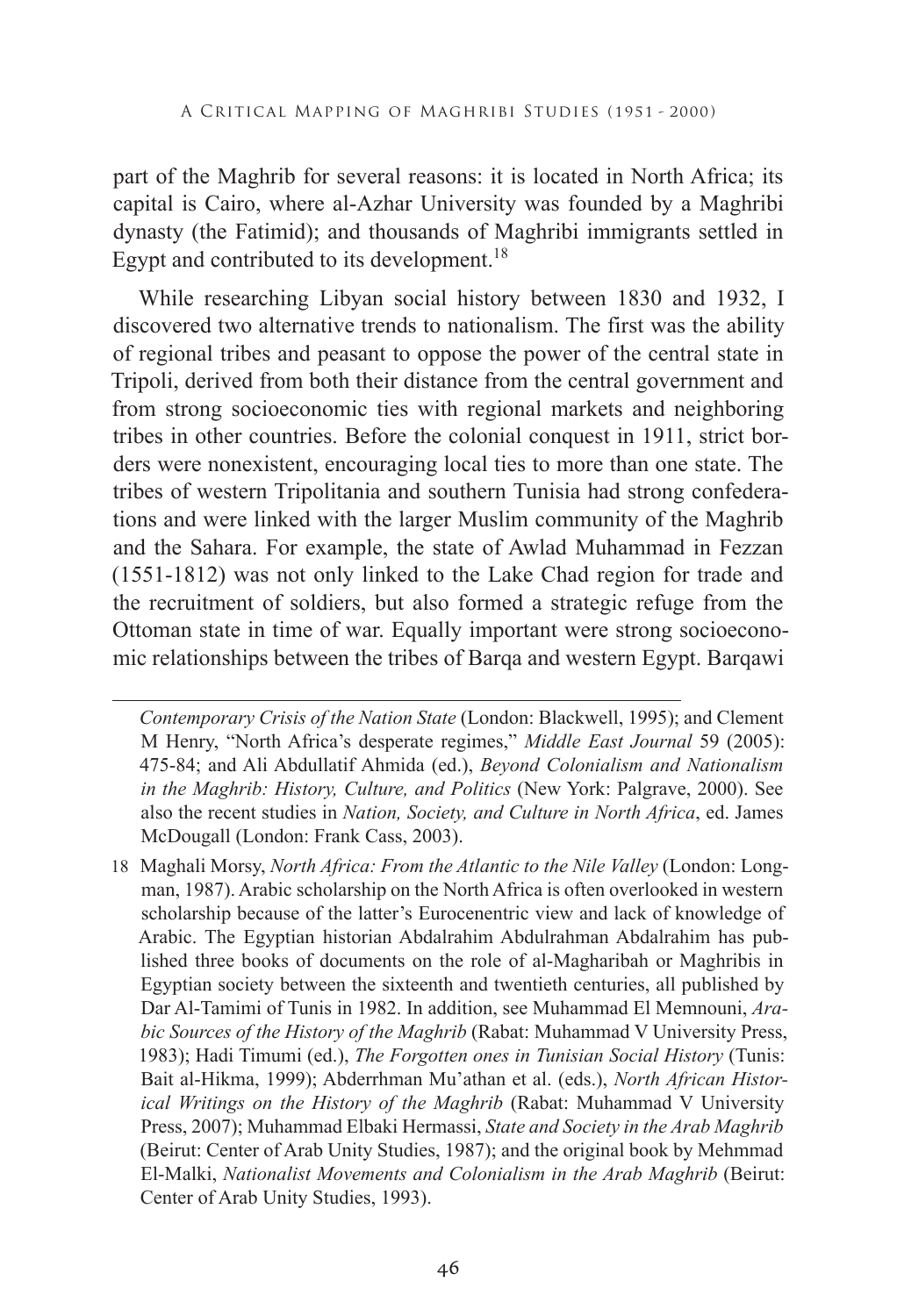tribes viewed western Egyptian cities and desert as sanctuaries to escape wars and as markets for agricultural products. The rise of the Sanusiyya, with its Pan-Islamic ideology, between 1842 and 1932 deepened these ties.

The question of whether there was co-operation among Maghribi nationalist movements is still undetermined. To discover alternative historical possibilities requires looking beyond the contemporary nationalist state and its linear view of the past. One of the most promising approaches is provided by Ibn Khaldun's fourteenth century interpretation of the role of moral and political economies. This approach calls for analyzing the relationship of ecology, production, and the land tenure system to legal, political, and social structures. E.P. Thompson's approach to class as a political and cultural formation in *The Making of the English Working Class*  provides a useful way of understanding the links between the labor process, culture, and ideology.19 Thompson's powerful analysis shows how English workers in the nineteenth century used traditional institutions and culture to resist the pressure of the capitalist market. The larger world political economy in the Wallersteinian sense, especially as revised by Eric Wolf and Janet Abou-Lughod, is important in describing how local forces must be seen as the real agents of change. $^{20}$ 

Finally, the theories of Benedict Anderson and Eric Hobsbawm, and Ian Lustick's theories of nationalism are helpful in understanding the formation of the Maghrib. Anderson's view of nationalism as imagined political communities is brilliant, but his analysis ignores what Hobsbawm calls the mythologies, contradictions, and conflict associated with producing nationalism. Peasants and tribesmen vigorously resisted efforts to make them nationalist citizens of a nation-state. Further, as Partha Chatterjee points out, Anderson does not define the content of his imagined communities.<sup>21</sup>

<sup>19</sup> E.P. Thompson, *The Making of the English Working Class* (New York: Vintage Books, 1966).

<sup>20</sup> See Immanuel Wallerstein, *Historical Capitalism* (London: Verso, 1983); and Janet Abu-Lughod, *Before European Hegemony* (Oxford: Oxford University Press, 1989); and EricWolf, *Europe and the People Without History* (Berkeley: University of California Press, 1982).

<sup>21</sup> Benedict Anderson, *Imagined Communities* (London: Verso, 1983); Partha Chatterjee, *Nationalist Thought and Colonial World* (London: Zed Press, 1986); and Ian Lustick, "Hegemony and the riddle of nationalism," July 1997, at wwwc.